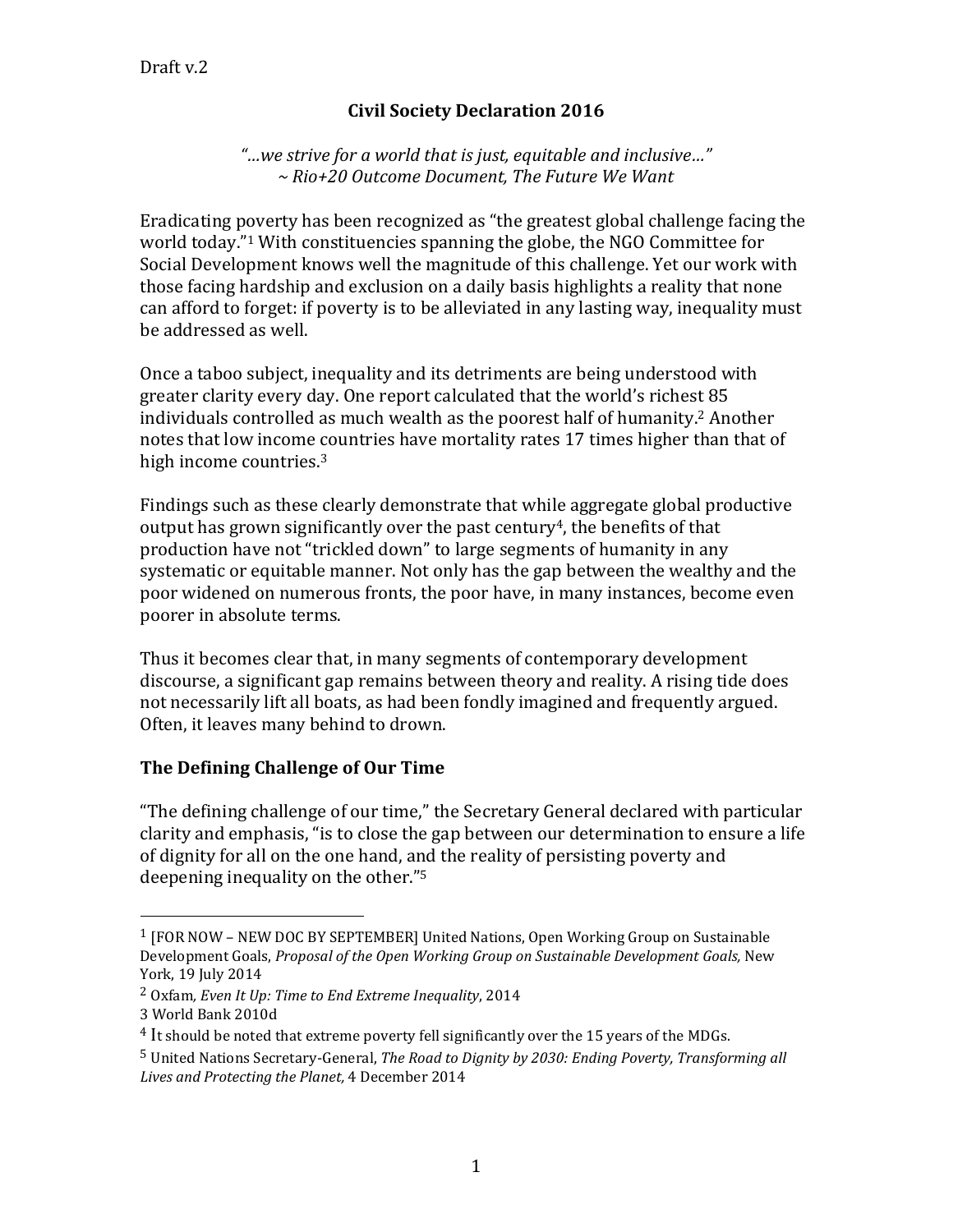The international community has taken up this challenge head-on in the Post-2015 development agenda. Goal 10 of the SDGs focuses on reducing inequality within and among countries, giving expression to a powerful sense of universalism and global interconnectedness. Its targets must become the object of committed effort and sustained action. Relevant and meaningful indicators must also be developed to guide efforts to build societies of justice and equity.

In pursuing these ambitious goals, the tools which are already at hand to address inequality must be embraced and employed without delay:

- **Participatory economics** provides a means to dramatically expand the pool of those giving input on decisions that affect their lives.
- **Financial transaction taxes** hold the promise to both reduce volatility in global financial markets and generate a stable stream of revenue to support development efforts.
- **Gender equality in decision-making** has been shown to improve outcomes in peace-building, health, education and a range of other areas.
- **Social protection floors** reduce inequality across multiple fronts and support broad-based development through increased capacity and increased social capital.
- **Long term planning and goalsetting** helps prioritize lasting objectives related to people and planet, and put in proper perspective the more transitory imperatives of financial profit.
- **Global citizenship education** provides an indispensable means for not simply rectifying the detriments of inequality, but proactively building a global culture of solidarity, universality, and equality.

# **A Lens for Action**

 $\overline{a}$ 

Inequality is a highly multidimensional phenomenon. Its effects are seen not only in the economic and financial sphere, but in numerous aspects of daily life.

Because its effects are so wide-ranging, inequality can be understood not only as a problem in itself, but also as a context framing virtually all of humanity's most pressing challenges. In this sense, SDG 3 aims to address inequalities of mortality, morbidity, access to medical care, health facilities, and the like. SDG 2 addresses inequalities in food security, availability, and access to nutrition. SDG 16 speaks to inequalities of political representation voice, access to justice, and rule of law. Even the impact of climate change, addressed in SDG 13, varies by both location and vulnerability to shocks and risk, introducing yet another dimension of inequality.